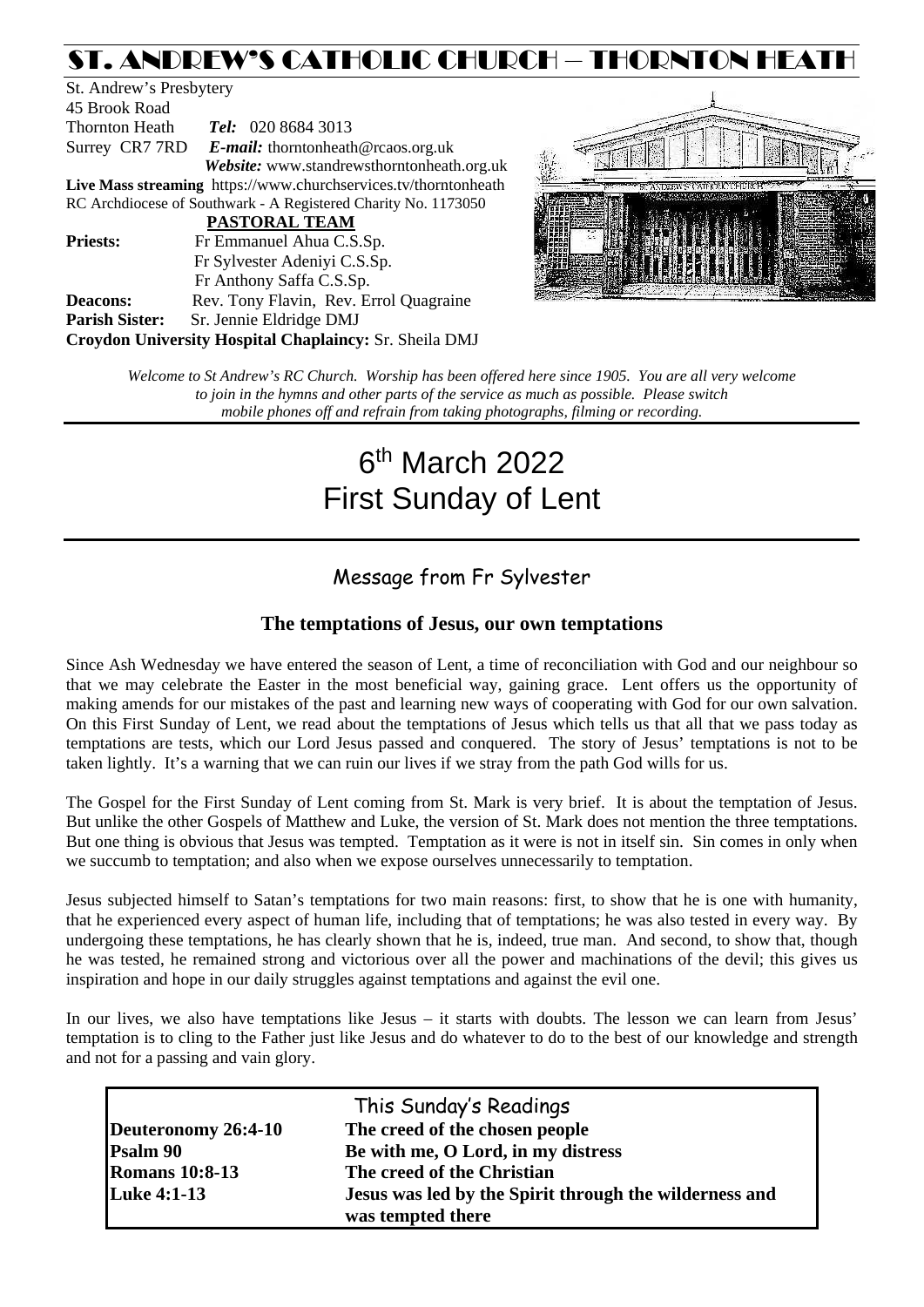# Diary for the Week

|                                 |                    | UNIY JUI IIIC WEEN                     |                                            |
|---------------------------------|--------------------|----------------------------------------|--------------------------------------------|
| Sunday 6 <sup>th</sup> March    |                    | 6.00pm (Saturday) First Mass of Sunday | Pasquelina (Rina) Fernandes RIP            |
| First Sunday of Lent            | 9.30am             | <b>Mass</b>                            | Betty Botelho & Carrasco Family            |
|                                 | 11.30am            | <b>Mass</b>                            | Joseph E. Asmah RIP & Dorothy Synper       |
|                                 | 6.00 <sub>pm</sub> | <b>Mass</b>                            | For the people of the parish               |
|                                 | $7.00 - 9.00$ pm   | <b>Charismatic Prayer Group</b>        |                                            |
| Monday 7 <sup>th</sup> March    | 7.30am             | <b>Mass</b>                            | Jude-Martin Etuka – Wellbeing $\&$         |
|                                 |                    |                                        | protection                                 |
|                                 | 10.00am            | <b>Mass</b>                            | Adrian Gladwin Freeman RIP                 |
| Tuesday 8 <sup>th</sup> March   | 7.30am             | <b>Mass</b>                            |                                            |
|                                 | 10.00am            | <b>Mass</b>                            | Paul Etuka RIP                             |
| Wednesday 9 <sup>th</sup> March | 7.30am             | <b>Mass</b>                            |                                            |
|                                 | 10.00am            | <b>Mass</b>                            | Mrs Maureen Hale RIP                       |
| Thursday 10 <sup>th</sup> March | 7.30am             | <b>Mass</b>                            |                                            |
|                                 | 10.00am            | <b>Mass</b>                            | <b>Sr Mary Martin RIP</b>                  |
| Friday 11 <sup>th</sup> March   | 7.30am             | <b>Mass</b>                            |                                            |
|                                 | 10.00am            | <b>Mass</b>                            | Salus Rebello RIP Birthday                 |
|                                 | $10.30 - 12$ noon  | <b>Adoration</b>                       |                                            |
|                                 | 6.30pm             | <b>Brownies/Guides (hall)</b>          |                                            |
| Saturday 12th March             | $9.30$ am          | <b>Mass</b>                            | Stefan D'Silva - Thanksgiving              |
|                                 | $10.00 - 10.30$ am | <b>Confessions</b>                     | Birthday                                   |
|                                 | $5.00 - 5.30$ pm   | <b>Confessions</b>                     |                                            |
|                                 | 6.00 <sub>pm</sub> | <b>First Mass of Sunday</b>            | Daniel Messina RIP Anniv                   |
| <b>Sunday 13th March</b>        | 9.30am             | <b>Mass</b>                            | Betty Botelho & Carrasco Family            |
| Second Sunday of Lent           | 11.30am            | <b>Mass</b>                            | Lily Brew Arthur RIP 1 <sup>st</sup> Anniv |
|                                 | 6.00 <sub>pm</sub> | <b>Mass</b>                            | For the people of the parish               |
|                                 | $7.00 - 9.00$ pm   | <b>Charismatic Prayer Group</b>        |                                            |

Church cleaners: this week: Fifi's Group, next week: Sancho's Dusters

# St. Andrew's Parish Notices

# **FACEMASKS**

Please can we ask you to continue to use a face covering if you are able to and to use the hand sanitiser when entering Church.

# **CHILDREN'S LITURGY**

Our Sunday Children's Liturgy Group have resumed for the 9.30am Mass. This will be for children ages 3 – 8years old. Parents with younger children can come along too but will need to stay with their children. We welcome volunteers to help as always but you will need to be DBS checked, please contact Bernadette to discuss this on 07729 322571.

#### **SECOND COLLECTION THIS WEEK**

There will be a second collection this week for Poor Parishes. This collection enables the Archbishop to make grants to some of the poorer parishes in the diocese.

#### **CONFIRMATION CATECHISTS MEETING**

There is a meeting for Confirmation catechists in the Convent at 4.00pm on Sunday 6th March.

#### **LENT**

#### *Lenten talks*

Fr Emmanuel will be holding some short Lenten talks every Thursday starting from  $10^{th}$  March to  $7^{th}$  April. Please join him in the hall from 7.00 – 8.00pm. We will be following the Journeying with Jesus programme and the subjects covered are: In the wilderness; At the well; On the mountain; Along the road; At table; On the cross and On the road again. Fr Emmanuel looks forward to welcoming you and sharing the Lenten talks with you all.

#### *Croydon University Hospital*

There will be Mass at 12noon in the Hospital Chapel (near the Woodcroft Entrance) every Monday during Lent. All are most welcome.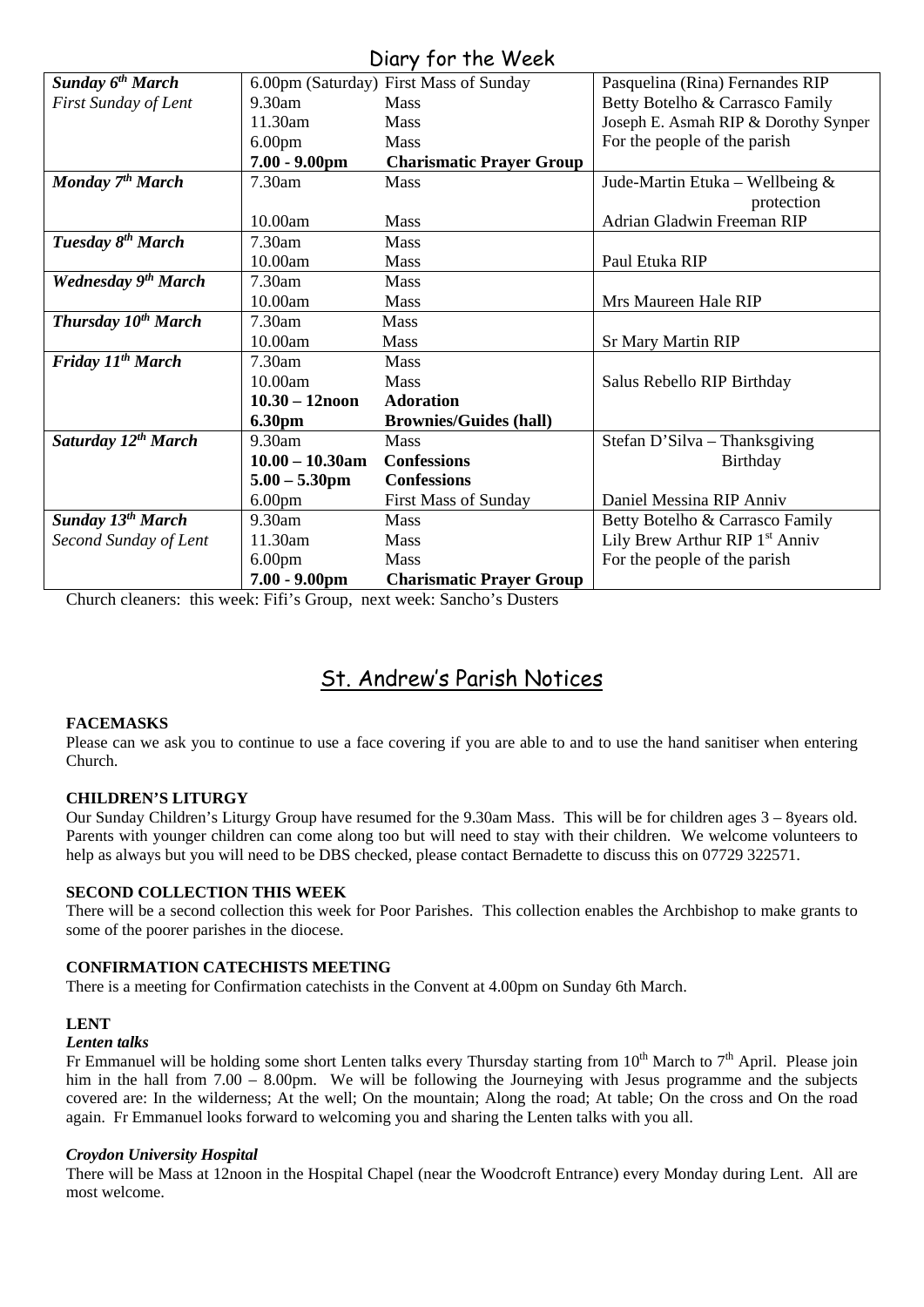# **400 CLUB**

The winners for February are: John & Sheila McEneaney No: 121 - £20 Henry Barrie No: 78 - £10 A Castelo No: 41 - £10

If you would like to join the 400 Club, or would like further information, please contact our new 400 Club Secretary, Kalate Raki, email: [club\\_400@hotmail.com](mailto:club_400@hotmail.com)

Next week we will publish more information on how to join the 400 Club but in the meantime, there are some membership forms and information in the porch, please take a copy home.

#### **UKRAINE: HEEDING THE CALL OF POPE FRANCIS FOR PEACE**

Last week on Ash Wednesday, the day designated by Pope Francis as a day of prayer and fasting for peace in Ukraine, we held a Holy Hour of Eucharistic Adoration. Thank you to everyone for your continued prayers for peace in Ukraine.

# **CAFOD FAMILY FAST DAY - LENT APPEAL, FRIDAY 11TH MARCH**

Every child should grow big and strong. Family Fast Day is Friday 11th March, a day when we eat simply and give generously to support mums around the world, like Amie in Sietra Leone, with expert training in growing and making healthy food. Your small act of love this Lent will make a big difference to many communities affected by extreme hunger and children suffering from malnutrition. You can donate in church using a CAFOD envelope, please take one home and return next week or by visiting the CAFOD website, cafod.org.uk/lent

# **GOLDEN CLUB**

With apologies to everyone, due to unforeseen circumstances the Golden Club gathering was cancelled at short notice last week Friday.

# **GIFT AID ENVELOPES**

Your gift aid envelopes for 2022/2023 are ready for collection. This year we have halved our normal order of 200 boxes. If your current number falls within the range of 101 to 200, you will be allocated with a new number. We will write to you informing you of your new number. In previous years the average collection rate was 60% with 40% wastage. In this second year of lockdown when a few more parishioners began returning to church the uptake was 30%. Therefore 70% was destined for the recycle bin. Some parishioners have gone on to make payments online or by standing orders. There is also a contactless card reader at the entrance to the church which accepts credit or debit cards. It is extremely easy to use. Should you need assistance please ask any priest. If you are able to do so, we strongly encourage you to contribute online. This method minimises administration and provides the parish with a regular source of income. If you know you have requested a box please take responsibility and come forward to collect it. However, should you not want the box kindly let the priests know, or you may want to keep it for second collections.

The boxes are available for collection after every mass for two weekends on 12/13 and 19/20 March.

**Please remember the new envelopes must be used from 6 April 2022 which means the first weekend for use will be 10 April 2022. This will be the first envelope in your box. The date is clearly marked.**

# **HOLY WATER**

We now have two Holy Water dispensers in the Church. Please note that it works by sensor and you only have to place your hands just under the dispenser for the Holy Water – there is no need to touch, press, move or push the dispenser as it has already become dislodged.

# **ADORATION**

Please come in and spend some time in the presence of Our Lord in the Blessed Sacrament for Adoration every Friday from 10.30am – 12noon.

# **ALL NATIONS CATHOLIC CHARISMATIC GROUP UK FOODBANK**

The group have launched a food bank project in order to help families who are in need of extra help with regards to some food items. The next one will be held in St Andrew's Church hall on Saturday 12 March approximately from 12.00 – 1.00pm. We would welcome any food donations, tinned, dry packets, etc. Please see the poster in the porch for more info and contact details. If you know of any families who may benefit from this, please let them know.

#### **CHARISMATIC PRAYER GROUP**

Please join our group for prayer meetings every Sunday evening in the Church from 7.00 – 9.00pm. All are very welcome to come along and join us in praises, prayers, Bible studies and youth group ministry. For further details please call Stella on 07983 775879.